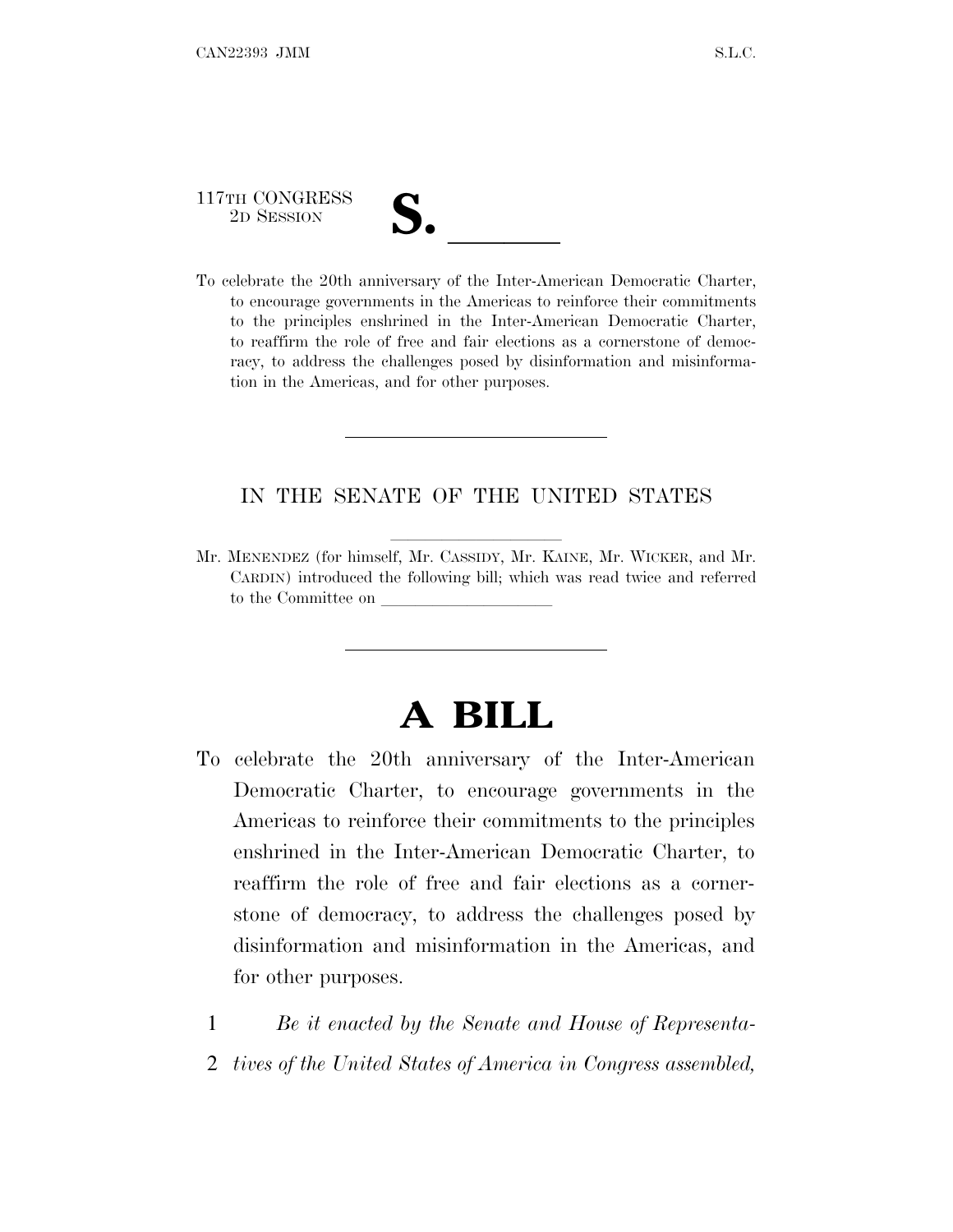#### **SECTION 1. SHORT TITLE.**

 This Act may be cited as the ''Upholding the Inter-American Democratic Charter Act of 2022''.

#### **SEC. 2. FINDINGS.**

Congress makes the following findings:

 (1) The Inter-American Democratic Charter (referred to in this section as the ''Charter''), done at Lima September 11, 2001, established a set of shared democratic principles and norms among member states of the Organization of American States (referred to in this section as the ''OAS''), in- cluding commitments to the separation of powers and independence of the branches of government, pluralistic systems of political parties and organiza-tions, and free, transparent, and fair elections.

 (2) Articles 1 and 2 of the Charter recognize, respectively, that ''[t]he peoples of the Americas have a right to democracy and their governments have an obligation to promote and defend it'' and that ''[t]he effective exercise of representative de- mocracy is the basis for the rule of law and [con-stitutional order in OAS member states]''.

 (3) Article 3 of the Charter asserts that ''access to and the exercise of power in accordance with the rule of law'' and ''the holding of periodic, free, and fair elections based on secret balloting and universal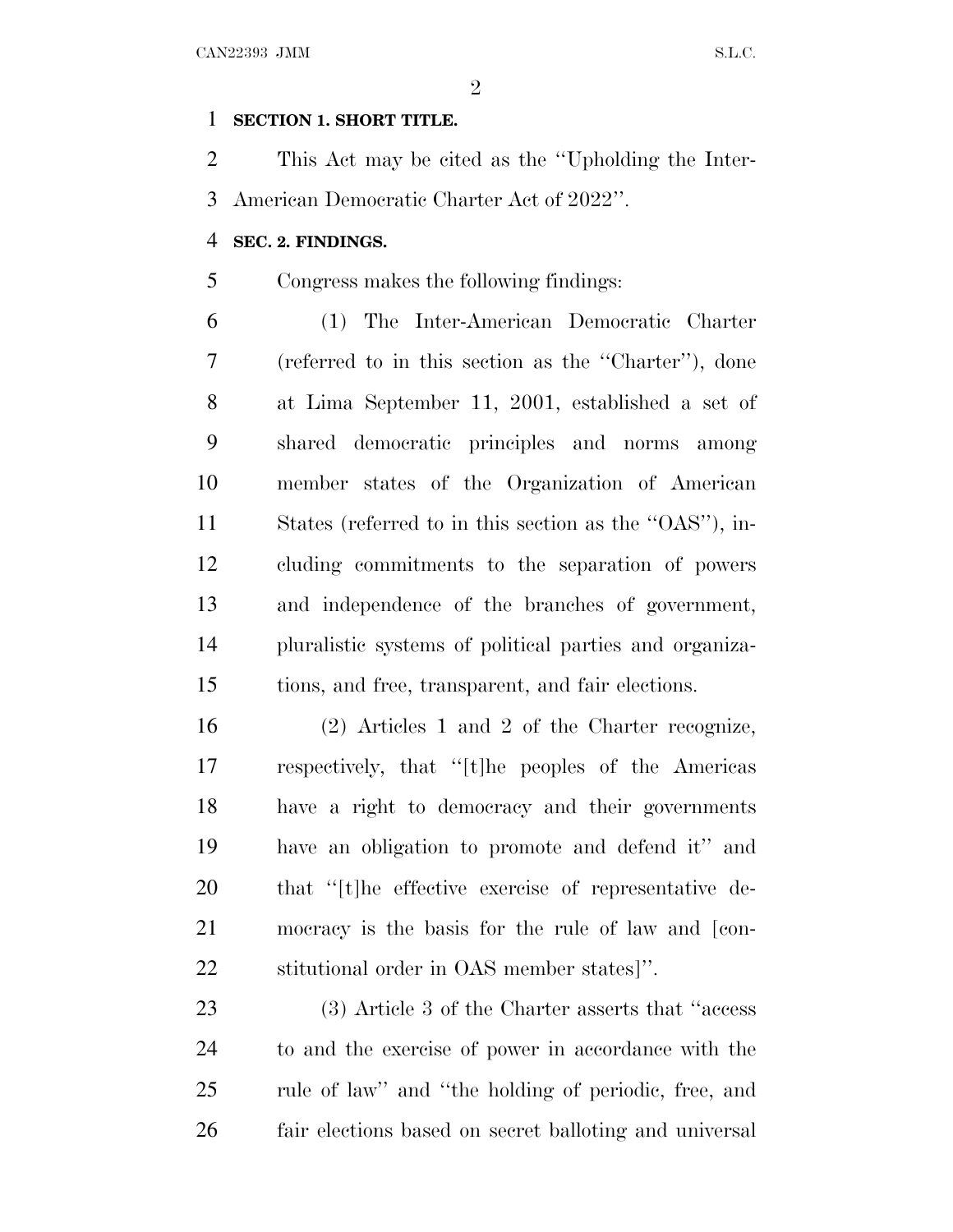| $\mathbf{1}$   | suffrage as an expression of the sovereignty of the    |
|----------------|--------------------------------------------------------|
| $\overline{2}$ | people" are essential elements of representative de-   |
| 3              | mocracy.                                               |
| $\overline{4}$ | $(4)$ Article 4 of the Charter states that             |
| 5              | "[t]ransparency in government activities, probity, re- |
| 6              | sponsible public administration on the part of gov-    |
| 7              | ernments" and "freedom of expression and of the        |
| 8              | press" are also essential for the democratic func-     |
| 9              | tioning of member states of the OAS.                   |
| 10             | (5) Despite widespread advances in the consoli-        |
| 11             | dation of democratic governance in the Americas,       |
| 12             | there remain deep and concerning challenges facing     |
| 13             | democracies throughout Latin America and the Car-      |
| 14             | ibbean, including—                                     |
| 15             | (A) recurring incidents of significant elec-           |
| 16             | toral irregularities and manipulation;                 |
| 17             | (B) the extension and elimination of presi-            |
| 18             | dential term limits;                                   |
| 19             | (C) the politicization of judicial systems             |
| 20             | and the expansion of executive powers and exec-        |
| 21             | utive influence over the judiciary;                    |

 (D) corruption and a lack of transparency, which hinders integral development in addition to weakening democratic institutions; and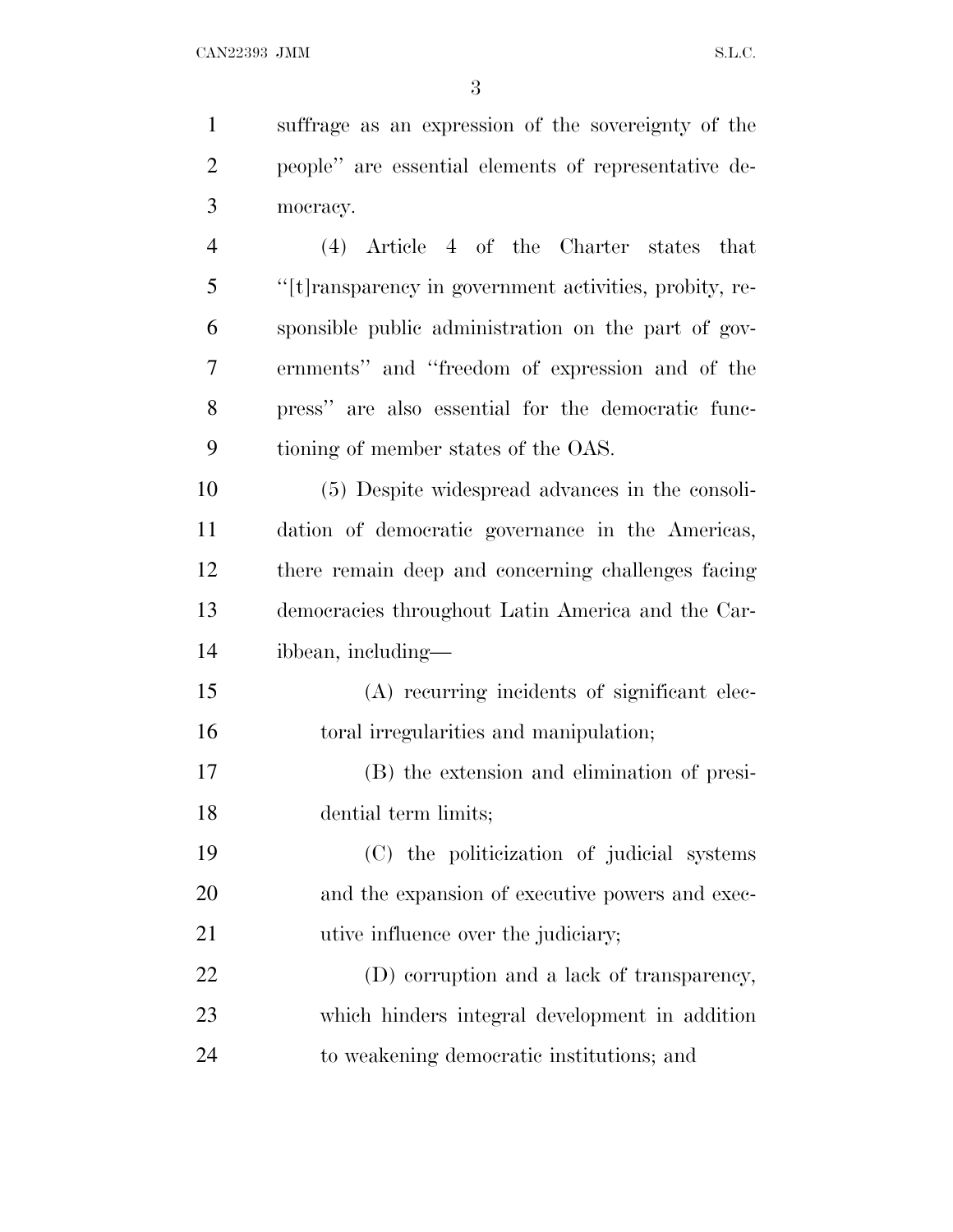| $\mathbf{1}$   | (E) misinformation and disinformation dis-            |
|----------------|-------------------------------------------------------|
| $\overline{2}$ | seminated by foreign governments via tradi-           |
| 3              | tional and digital media platforms that under-        |
| $\overline{4}$ | mine faith in democratic institutions and elec-       |
| 5              | tions.                                                |
| 6              | $(6)$ Since 2016, there have been concerning lev-     |
| 7              | els of irregularities in several electoral processes  |
| 8              | throughout the Americas, including—                   |
| 9              | $(A)$ the 2016 and 2021 general elections in          |
| 10             | Nicaragua;                                            |
| 11             | $(B)$ the 2017 general elections in Hon-              |
| 12             | duras;                                                |
| 13             | (C) the sham 2017 constituent assembly,               |
| 14             | 2018 presidential, and 2020 national legislative      |
| 15             | elections in Venezuela;                               |
| 16             | $(D)$ the 2019 presidential elections in Bo-          |
| 17             | livia; and                                            |
| 18             | (E) the 2020 general and regional elections           |
| 19             | in Guyana.                                            |
| 20             | $(7)$ The November 6, 2016, general elections in      |
| 21             | Nicaragua were characterized by severe democratic     |
| 22             | deficiencies, including widespread limitations on the |
| 23             | participation of opposition candidates, and the No-   |
| 24             | vember 7, 2021, general elections in Nicaragua were   |
| 25             | characterized by similar deficiencies, including the  |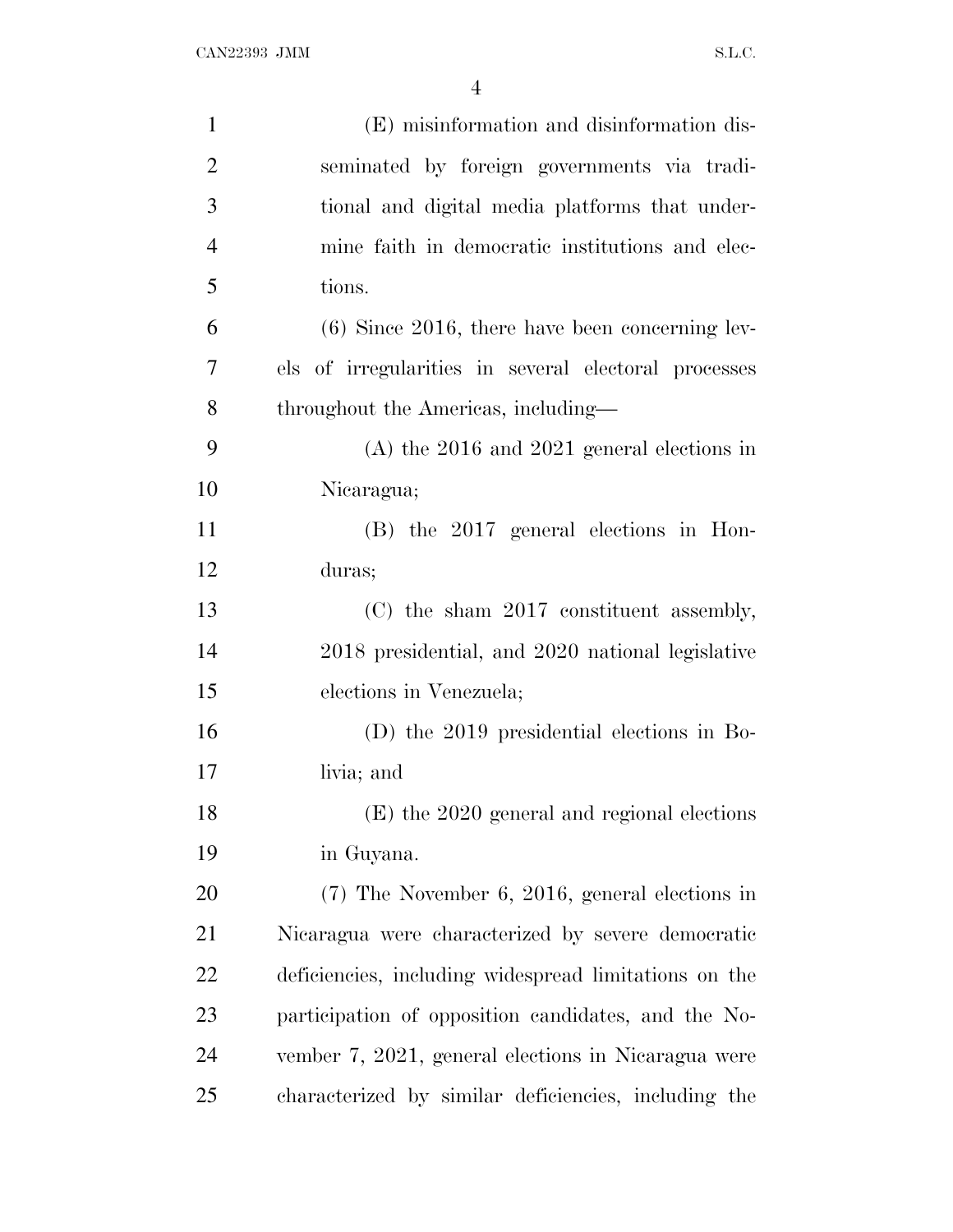criminalization of the legitimate work of social orga- nizations and political parties and the political im- prisonment of potential opposition candidates, which consequently led the General Assembly of the OAS to pass a resolution approved by 25 countries declar- ing that the 2021 elections ''were not free, fair or transparent and have no democratic legitimacy''.

 (8) Following the general elections in Honduras on November 26, 2017, the OAS Electoral Observa- tion Mission reported that ''[t]he tight margin of the results, and the irregularities, errors and systemic problems that . . . surrounded [the] election [did] not allow the Mission to hold certainty about the re- sults'', leading Secretary General of the OAS Luis Almagro to subsequently issue a statement noting that ''the only possible way for the victor to be the people of Honduras is a new call for general elec-tions''.

 (9) The July 30, 2017, elections in Venezuela to establish a Constituent Assembly were widely de-21 rided as fraudulent by the international community, with Smartmatic, the company that supplied Ven- ezuela's voting machines, stating that the regime manipulated the results by more than 1,000,000 votes, and the May 20, 2018, presidential elections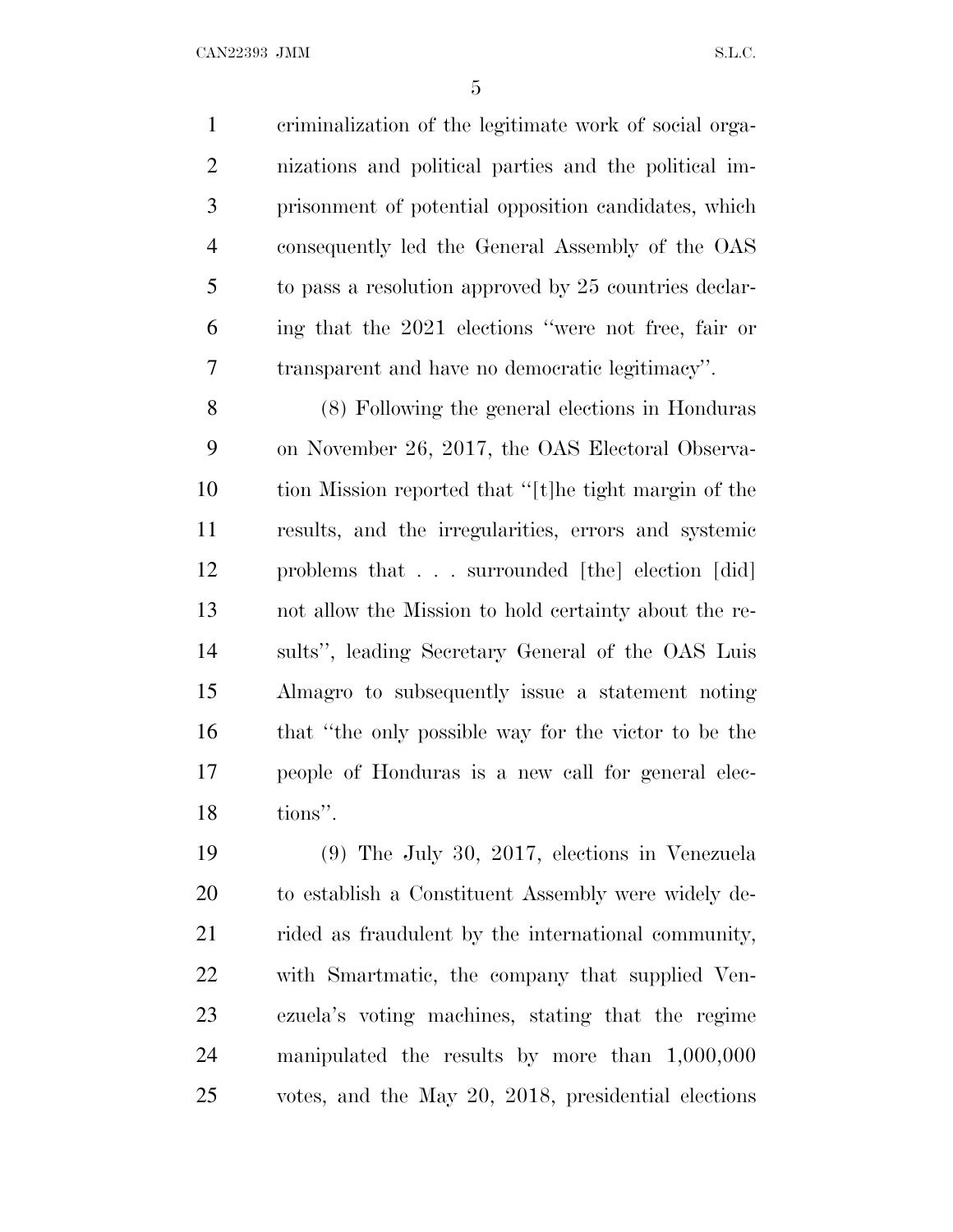in Venezuela were similarly deemed to be fraudulent and illegitimate, leading the OAS to invoke the Charter and declare that the elections did not com- ply with international standards, permit the partici- pation of all political actors, or satisfy conditions necessary to be considered a free, fair, transparent, and democratic process.

 (10) The Final Report of the OAS Electoral Observation Mission on the October 20, 2019, gen- eral election in Bolivia, ''Analysis of Electoral Integ- rity General Elections in the Plurinational State of Bolivia'', found widespread and conclusive evidence of manipulation through secret computer servers with the capacity to modify the results and tally sheets, which made it impossible for the Mission to have confidence in the election results.

 (11) In the aftermath of the 2020 general elec- tions in Guyana, international observers from the OAS and the Caribbean Community (CARICOM) ''unanimously agreed that there was no credible re- sult'' from Guyana's general and regional elections held on March 2, 2020, which were marked by ''fla-grant tabulation irregularities''.

 (12) Notwithstanding challenges in the region, several countries have held free and fair elections for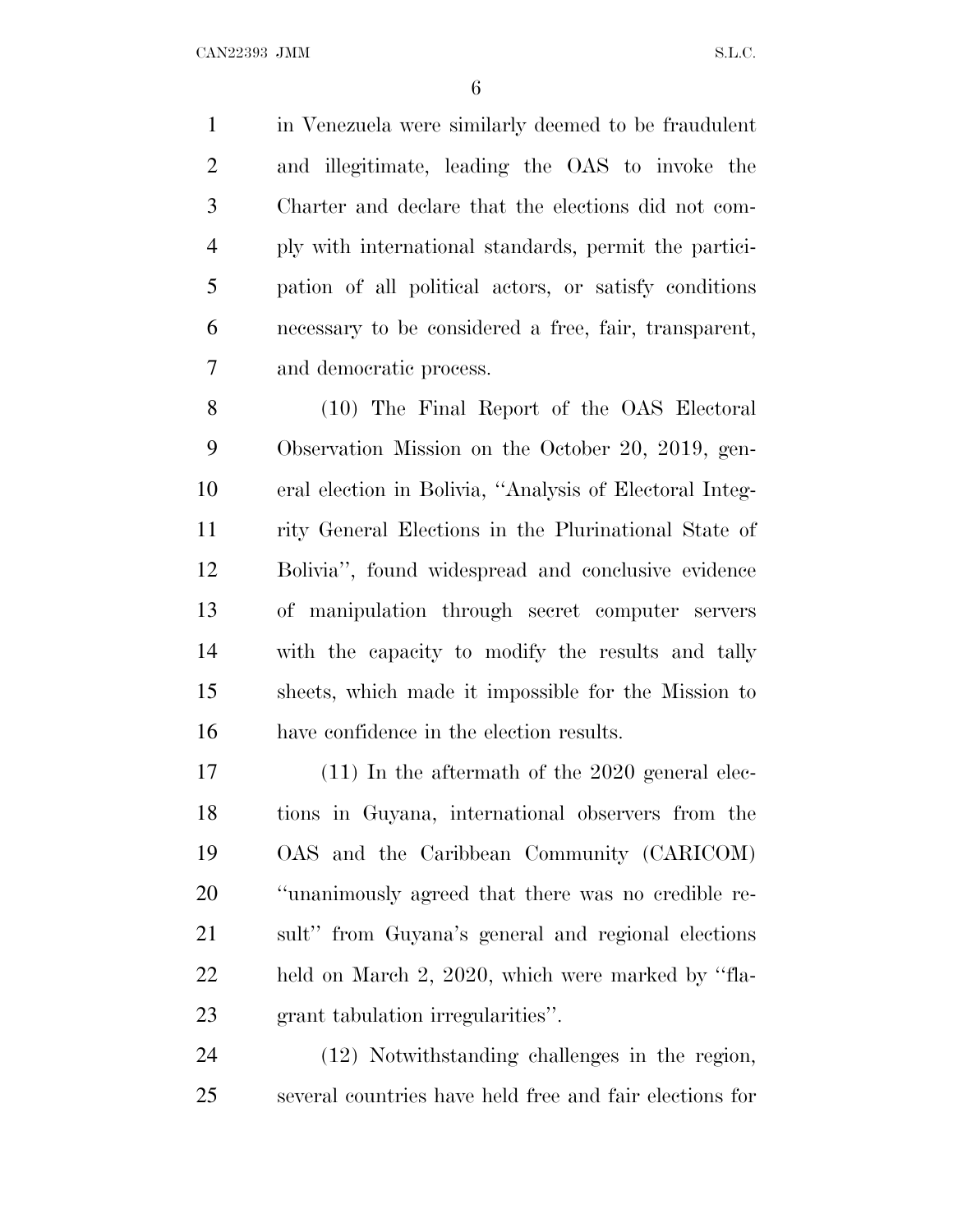heads of state since 2020, including the countries of Belize, Chile, Costa Rica, the Dominican Republic, Ecuador, Honduras, Peru, Saint Kitts and Nevis, Saint Lucia, Trinidad and Tobago, and Saint Vin- cent and the Grenadines, which serve as examples for other countries in the region on conducting democratic electoral processes.

 (13) Transparency International's seminal 2021 report indicates that corruption, bolstered by wide- spread impunity and attacks against the independ- ence of the press and the judiciary, remains a sig- nificant challenge to human rights and democratic governance in the Americas, with the region making insufficient progress in combating corruption be-tween 2011 and 2021.

 (14) Additional steps are needed to strengthen confidence in a free press in Latin America, given that a study from Vanderbilt University in 2018 19 shows that less than  $\frac{1}{2}$  of Latin Americans trust 20 the press, down from  $\frac{2}{3}$  in 2004.

 (15) The growing challenges of disinformation, misinformation, and digital election interference across the Americas, and their potential to sow so-cial discord and lower public trust in democratic in-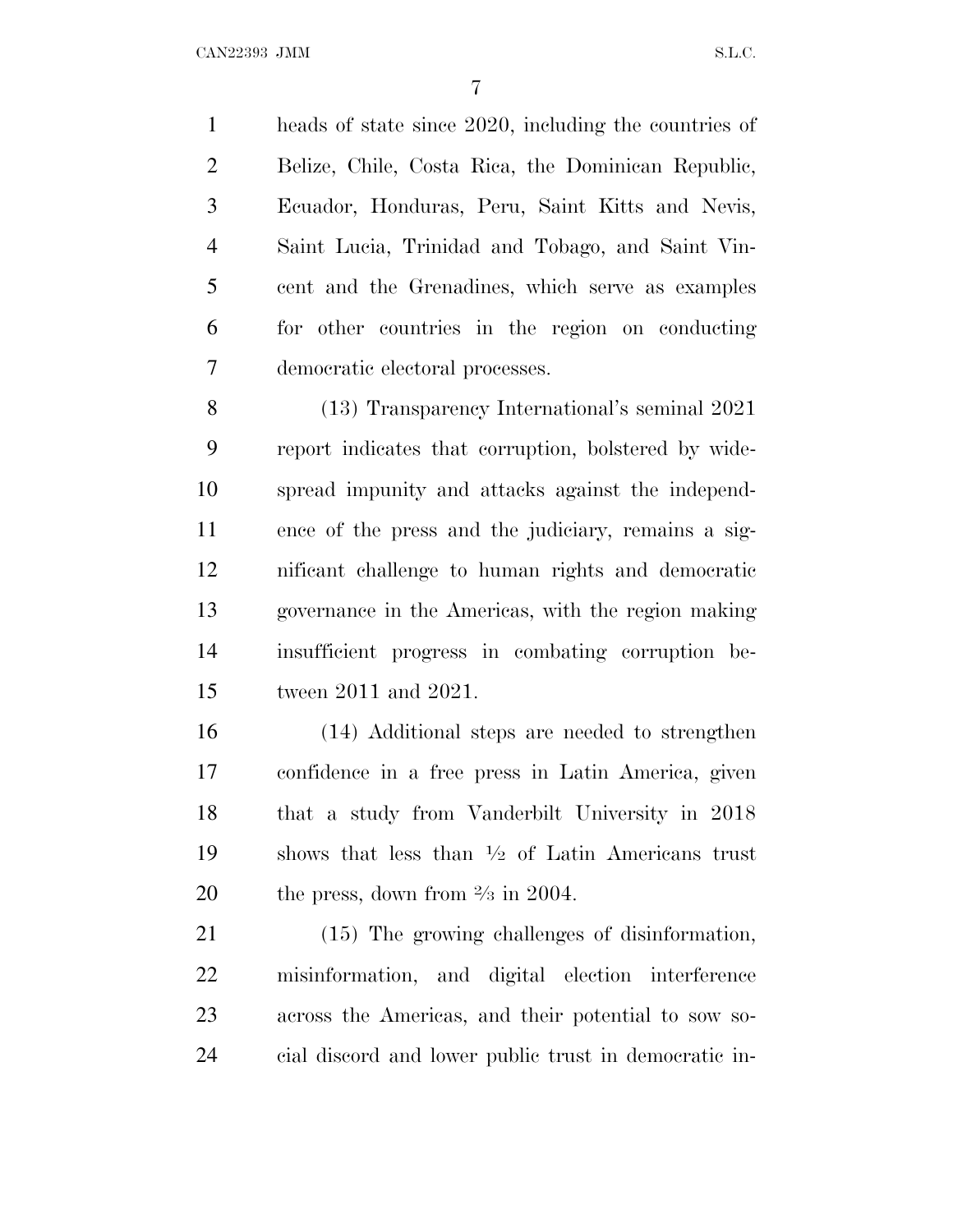| $\mathbf{1}$   | stitutions, pose significant risks to democratic gov-  |
|----------------|--------------------------------------------------------|
| $\overline{2}$ | ernance and the integrity of future elections.         |
| 3              | SEC. 3. SENSE OF CONGRESS.                             |
| $\overline{4}$ | It is the sense of Congress that—                      |
| 5              | $(1)$ the 20th anniversary of the Inter-American       |
| 6              | Democratic Charter is an important hallmark in         |
| 7              | inter-American relations, and democracies in the       |
| 8              | Western Hemisphere should continue to uphold the       |
| 9              | democratic electoral norms and standards, prin-        |
| 10             | ciples, and commitments enshrined in the Charter;      |
| 11             | (2) member states of the Organization of Amer-         |
| 12             | ican States should continuously work to strengthen     |
| 13             | democratic institutions and practices, as well as eco- |
| 14             | nomic and political institutions that enable integral  |
| 15             | development, including by promoting transparency       |
| 16             | and combating corruption;                              |
| 17             | (3) free, fair, and transparent elections are the      |
| 18             | foundation of representative democracy in the Amer-    |
| 19             | icas;                                                  |
| 20             | (4) the separation of powers and the defense of        |
| 21             | human rights, freedom of expression, and freedom of    |
| 22             | the press remain fundamental democratic principles     |
| 23             | in the Americas that must be respected;                |
| 24             | (5) member states of the Organization of Amer-         |
| 25             | ican States should—                                    |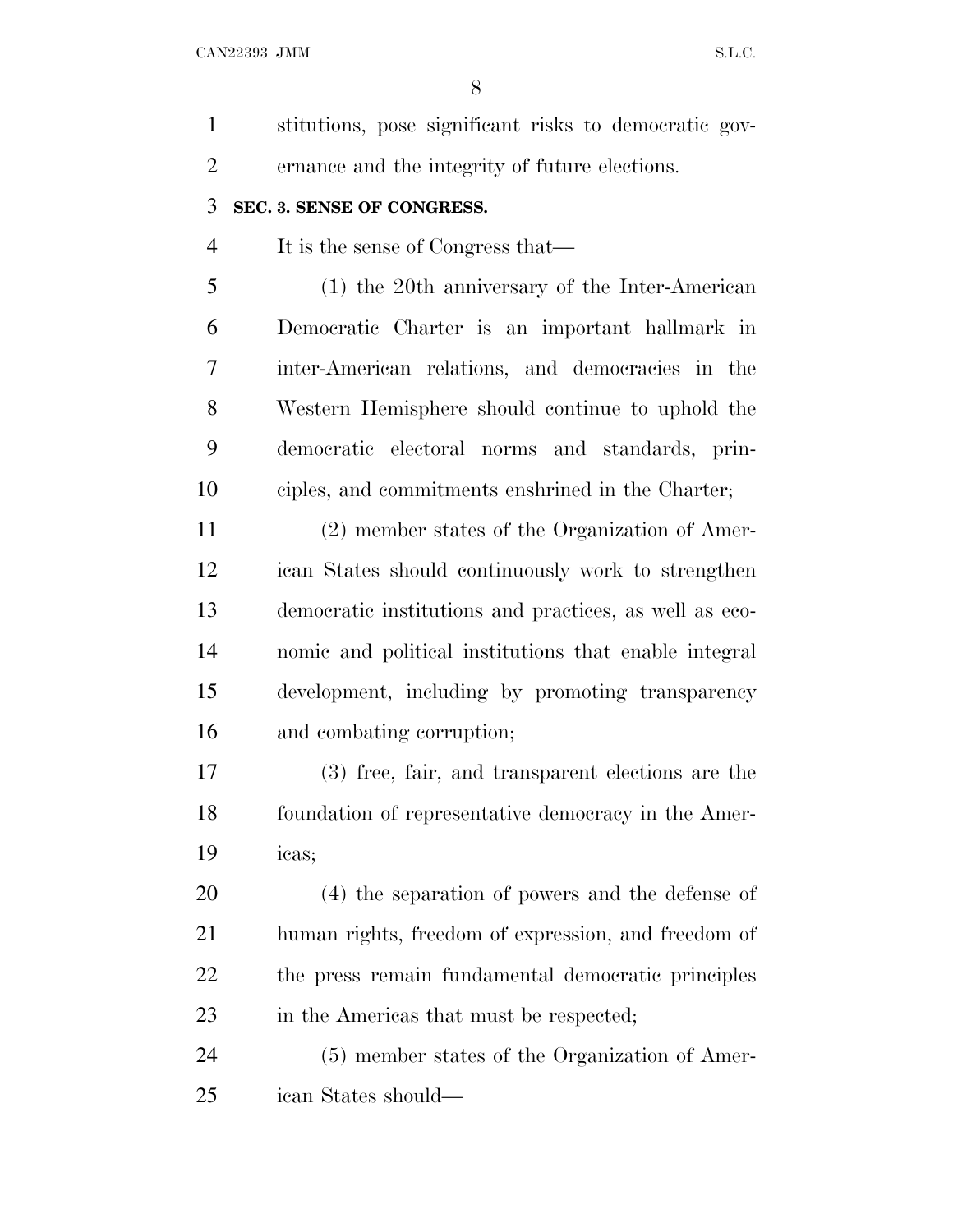| $\mathbf{1}$   | (A) strengthen processes for holding free,        |
|----------------|---------------------------------------------------|
| $\overline{2}$ | fair, and transparent elections;                  |
| 3              | (B) defend the right of all of their citizens     |
| $\overline{4}$ | to peacefully assemble, campaign, participate,    |
| 5              | and vote in democratic elections; and             |
| 6              | (C) actively promote the dissemination of         |
| 7              | fact-based public information while cooperating   |
| 8              | with private media to identify and discourage     |
| 9              | propagation of misinformation<br>the<br>and       |
| 10             | disinformation surrounding civic life; and        |
| 11             | (6) the Secretary of State should work with the   |
| 12             | Organization of American States and member states |
| 13             | of the Organization of American States—           |
| 14             | (A) to strengthen the integrity of electoral      |
| 15             | processes in the Americas, including by modern-   |
| 16             | izing electoral observation methodologies to bet- |
| 17             | ter address the challenges posed by digital elec- |
| 18             | tion interference;                                |
| 19             | (B) to promote quality independent jour-          |
| 20             | nalism and media while strengthening institu-     |
| 21             | tional capacity in the Americas to monitor and    |
| 22             | address disinformation and misinformation and     |
| 23             | the threats they pose to democratic governance,   |
| 24             | especially by the Russian Federation, the Peo-    |
| 25             | ple's Republic of China, and Iran, as well as     |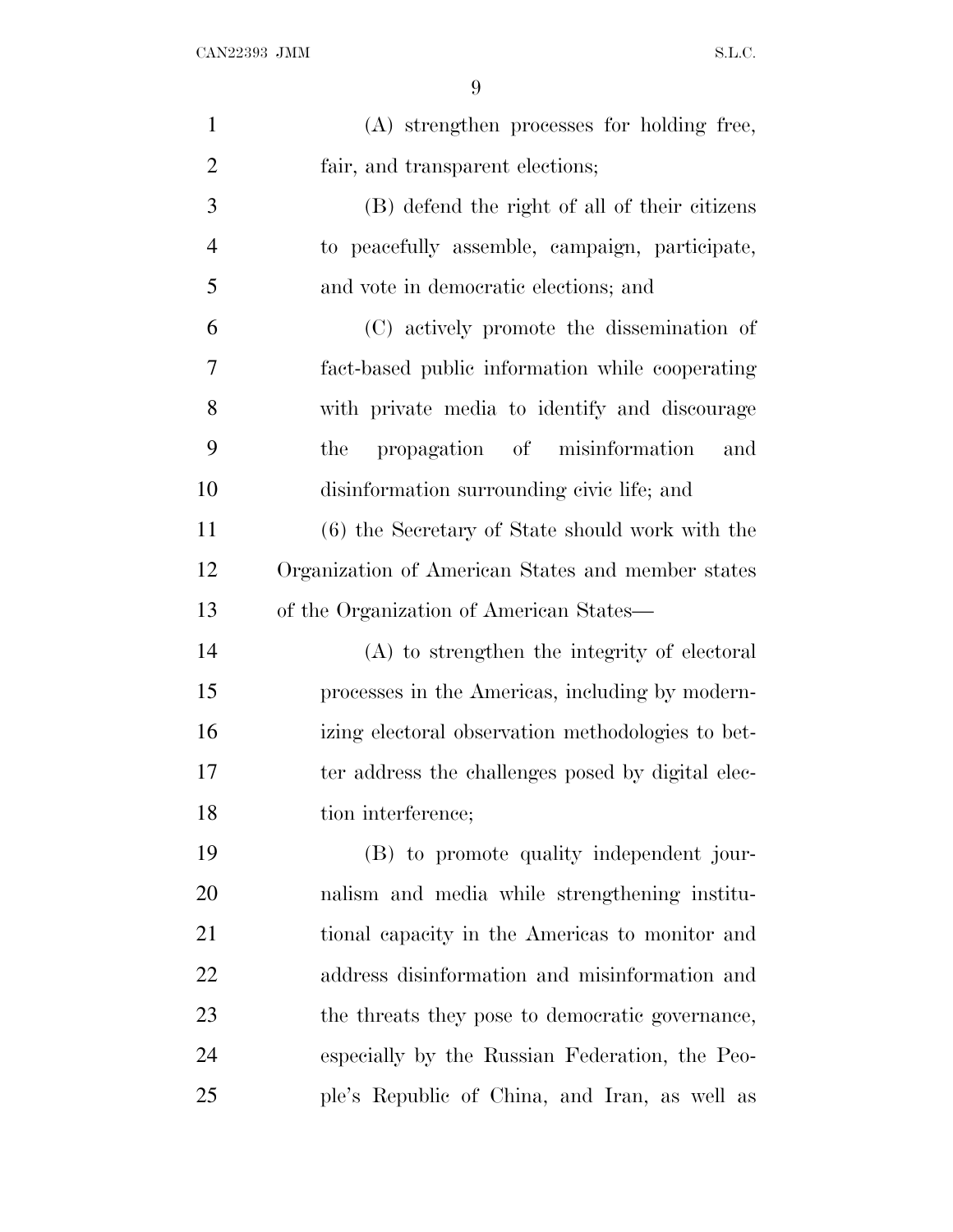|                | 10                                                 |
|----------------|----------------------------------------------------|
| $\mathbf{1}$   | Cuba and the regime of Nicolas Maduro in Ven-      |
| $\overline{2}$ | ezuela;                                            |
| 3              | (C) to address the challenges posed to             |
| $\overline{4}$ | democratic governance and multilateral institu-    |
| 5              | tions in the Americas by the activities of non-    |
| 6              | democratic, non-member states of the Organiza-     |
| $\tau$         | tion of American States, including the Russian     |
| 8              | Federation, the People's Republic of China,        |
| 9              | Iran, and Cuba;                                    |
| 10             | (D) to augment efforts to combat corrup-           |
| 11             | tion and organized criminal activity, including    |
| 12             | by using digital tools to increase transparency    |
| 13             | in public administration, tax collection, and cus- |
| 14             | toms management;                                   |
| 15             | (E) to support the modernization of judi-          |
| 16             | cial systems critical to combating corruption in   |
| 17             | the Americas and efforts to strengthen the         |
| 18             | transparency, integrity, and independence of       |
| 19             | those systems;                                     |
| 20             | (F) to advance initiatives to strengthen the       |
| 21             | harmonization of regulatory mechanisms to fa-      |
| 22             | cilitate increased investment and digital govern-  |
| 23             | ance throughout the Americas; and                  |
| 24             | (G) to uphold the positive advances that           |

member states of the Organization of American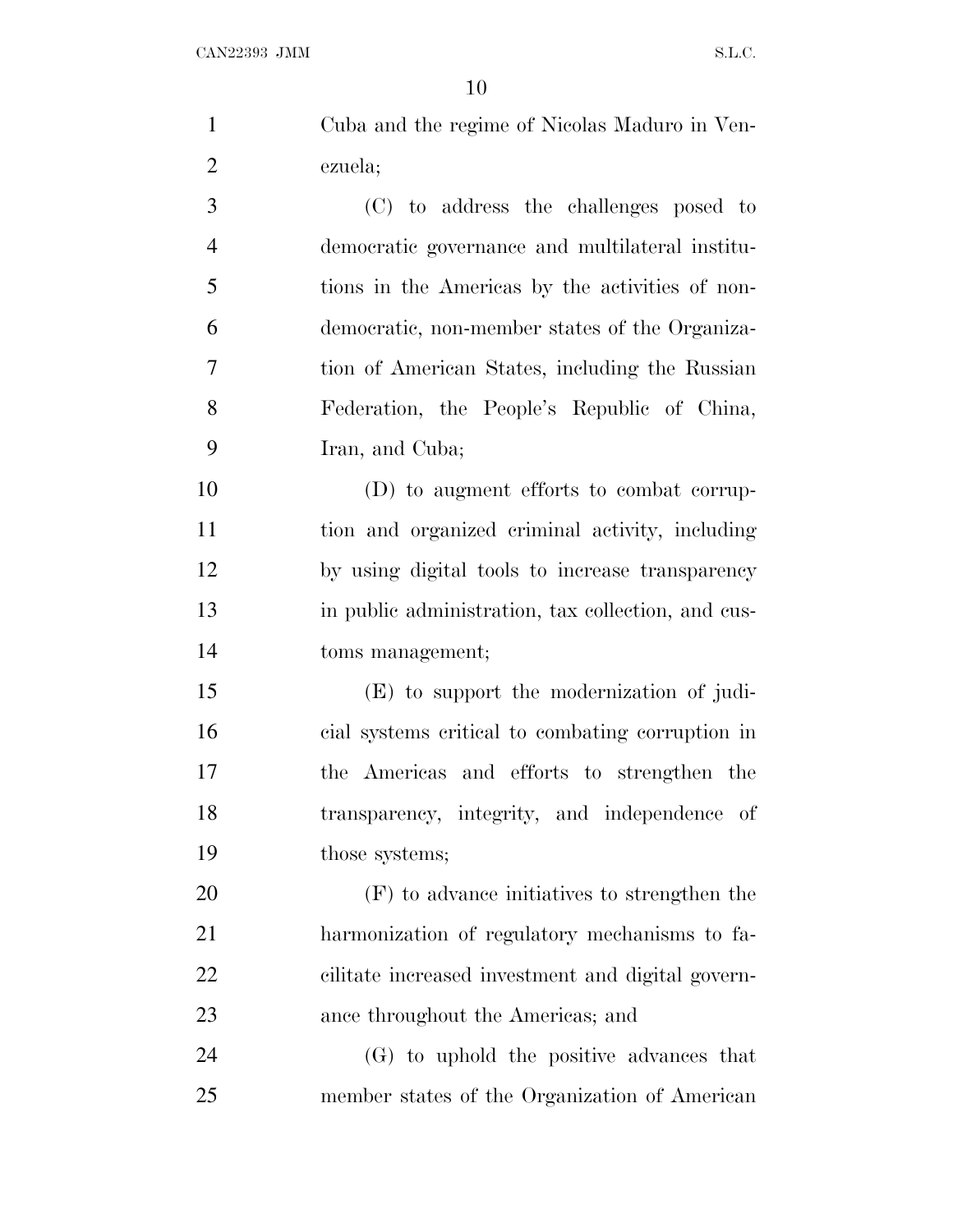| $\mathbf{1}$   | States have made to strengthen the integrity of     |
|----------------|-----------------------------------------------------|
| $\overline{2}$ | electoral processes, promote free and inde-         |
| 3              | pendent journalism, combat corruption, and          |
| $\overline{4}$ | modernize judicial systems, and to encourage        |
| 5              | those member states to share their experience       |
| 6              | with other member states of the Organization        |
| $\overline{7}$ | of American States through formal and infor-        |
| 8              | mal mechanisms, including through the forum         |
| 9              | for democratically elected national legislatures    |
| 10             | of members states called for in section $4(a)(2)$   |
| 11             | of the Organization of American States Legisla-     |
| 12             | tive Engagement Act of $2020$ (22 U.S.C. 290q)      |
| 13             | note; Public Law 116–343).                          |
| 14             | SEC. 4. STATEMENT OF POLICY.                        |
| 15             | It shall be the policy of the United States—        |
| 16             | (1) to promote continued adherence to the           |
| 17             | democratic principles and norms of the Inter-Amer-  |
| 18             | ican Democratic Charter; and                        |
| 19             | (2) to advance diplomatic initiatives in coordi-    |
| <b>20</b>      | nation with the Organization of American States     |
| 21             | and its member states to address threats to the in- |
| 22             | tegrity of the Inter-American Democratic Charter    |
| 23             | and to democratic institutions in the Americas.     |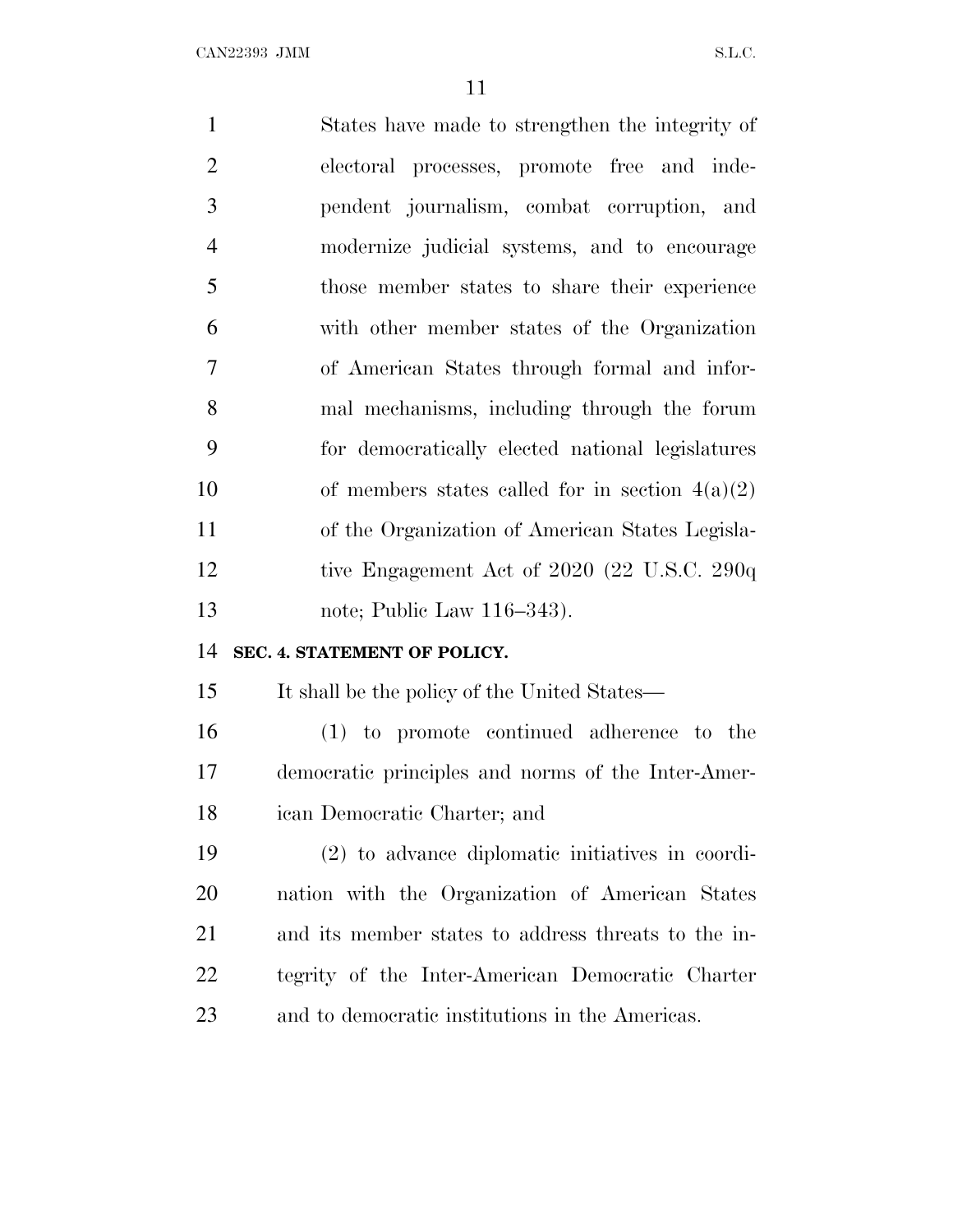| 1              | SEC. 5. STRATEGY FOR STRENGTHENING THE INTER-AMER- |
|----------------|----------------------------------------------------|
| $\overline{2}$ | ICAN DEMOCRATIC CHARTER.                           |
| 3              | $(a)$ STRATEGY.—                                   |
| $\overline{4}$ | (1) IN GENERAL.—The Secretary of State shall       |
| 5              | develop and implement a multi-year strategy to up- |
| 6              | hold and strengthen the Inter-American Democratic  |
| 7              | Charter.                                           |
| 8              | (2) ELEMENTS.—The strategy required by             |
| 9              | paragraph $(1)$ shall include—                     |
| 10             | (A) developing diplomatic initiatives to           |
| 11             | highlight past successes of the Inter-American     |
| 12             | Democratic Charter and its ongoing relevance;      |
| 13             | (B) documenting threats to democratic              |
| 14             | governance in the Western Hemisphere, includ-      |
| 15             | ing efforts to undermine civil society, the rule   |
| 16             | of law, free and fair elections, presidential term |
| 17             | limits, or the separation of powers, and con-      |
| 18             | vening diplomatic forums to review and address     |
| 19             | those threats;                                     |
| 20             | (C) developing and implementing the plans          |
| 21             | required by sections $6, 7,$ and $8$ ; and         |
| 22             | (D) fully implementing provisions of the           |
| 23             | Organization of American States Legislative        |
| 24             | Engagement Act of 2020 (22 U.S.C. 290q note;       |
| 25             | Public Law 116–343) to advance efforts to en-      |
| 26             | hance the participation of democratically elected  |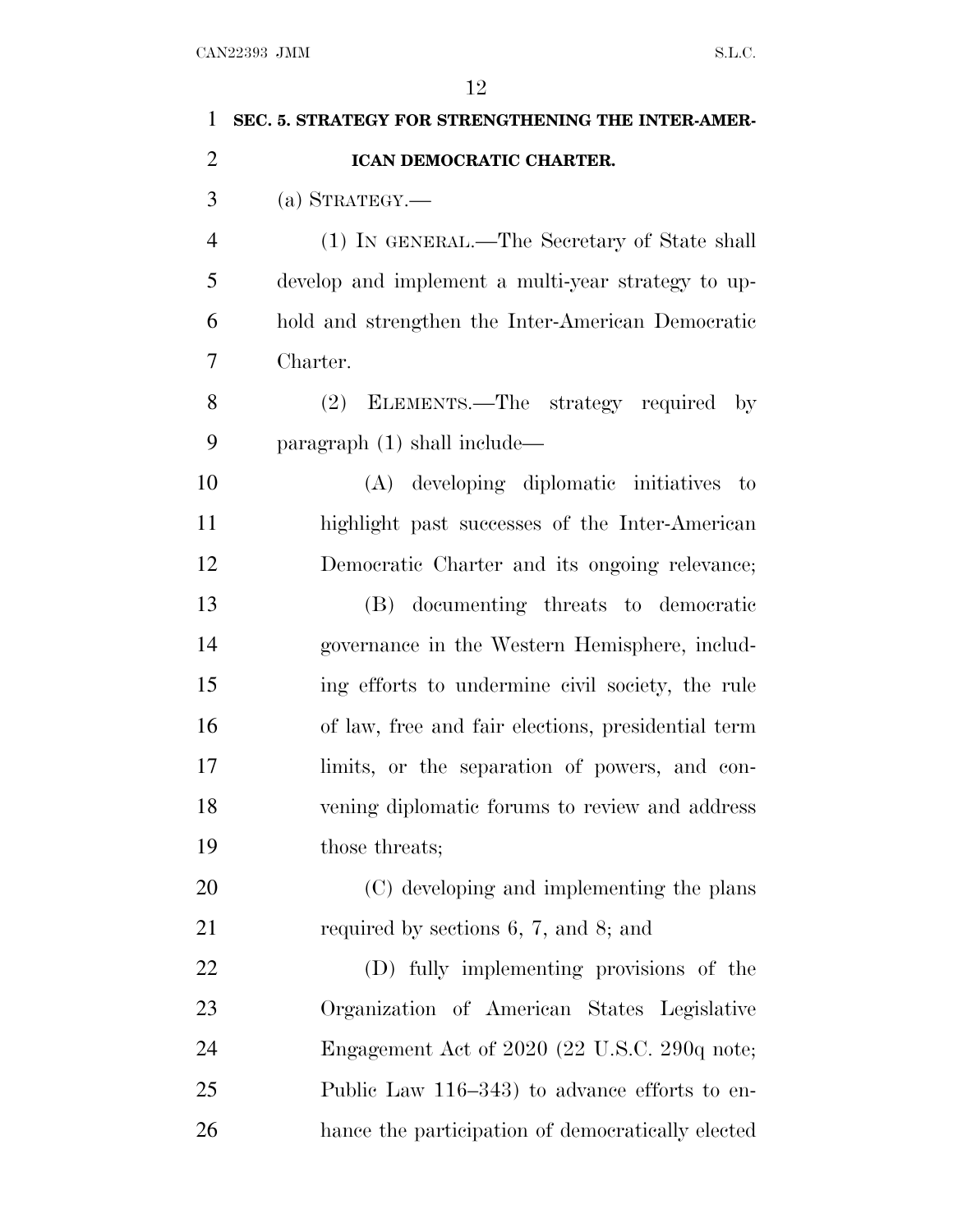| $\mathbf{1}$   | national legislatures in the Organization of               |
|----------------|------------------------------------------------------------|
| $\overline{2}$ | American States, including—                                |
| 3              | (i) promoting involvement by those                         |
| $\overline{4}$ | legislatures in activities that advance the                |
| 5              | principles of the Inter-American Demo-                     |
| 6              | eratic Charter and the core values of the                  |
| 7              | Organization of American States, as de-                    |
| 8              | scribed in section $4(a)(1)$ of that Act;                  |
| 9              | (ii) creating and supporting an annual                     |
| 10             | forum to discuss issues of hemispheric im-                 |
| 11             | portance, including corruption, as de-                     |
| 12             | scribed in section $4(a)(2)$ of that Act; and              |
| 13             | (iii) strengthening the ability of those                   |
| 14             | legislatures to make presentations, con-                   |
| 15             | tribute information, and provide expert ad-                |
| 16             | vice to entities of the Organization of                    |
| 17             | American States, as described in section                   |
| 18             | $4(a)(3)$ of that Act.                                     |
| 19             | (b) ANNUAL REPORT.—Not later than 180 days after           |
| 20             | the date of the enactment of this Act, and annually there- |
| 21             | after, the Secretary of State shall submit to the Com-     |
| 22             | mittee on Foreign Relations of the Senate and the Com-     |
| 23             | mittee on Foreign Affairs of the House of Representatives  |
| 24             | a report describing in detail—                             |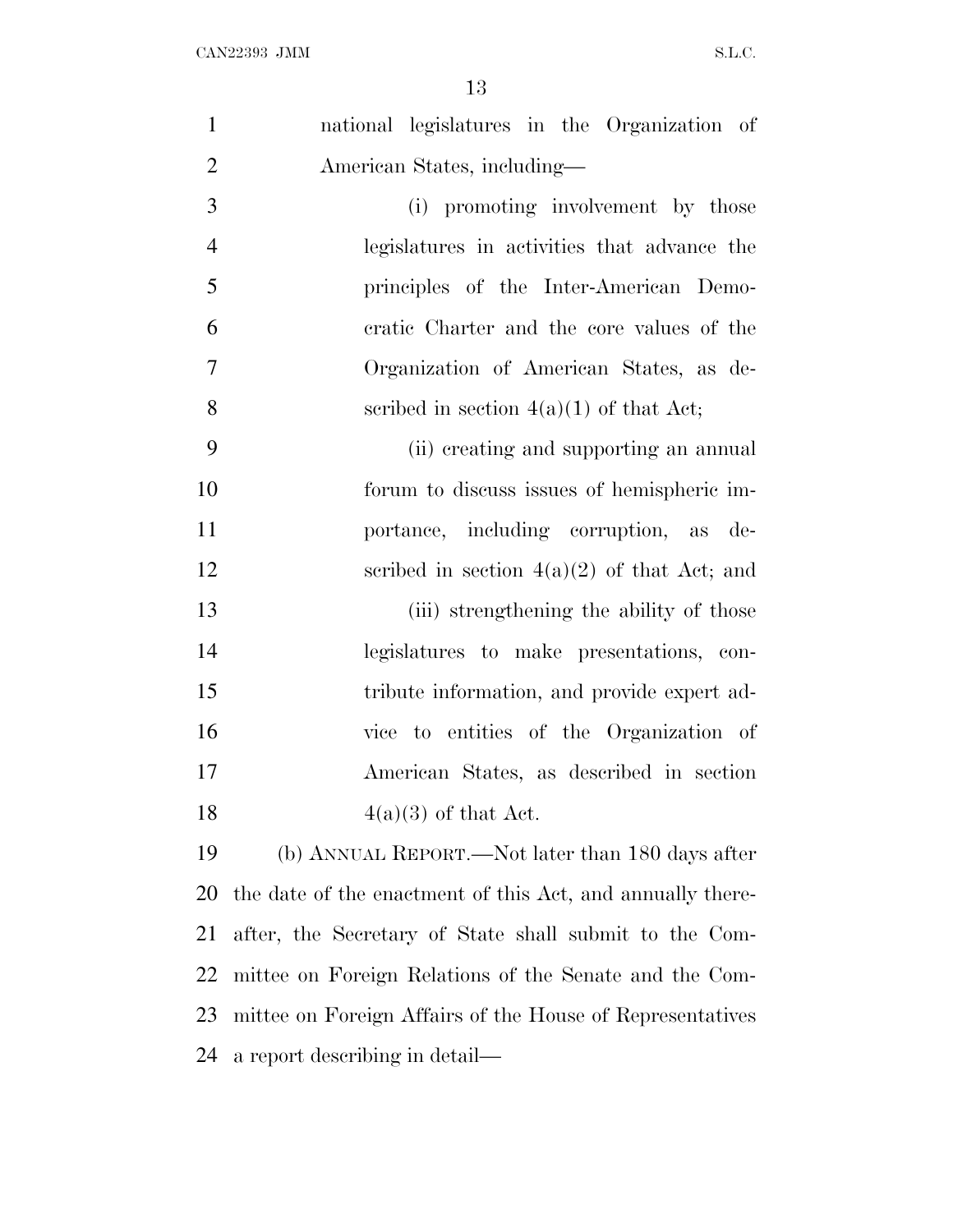1 (1) the strategy required by subsection  $(a)(1)$  and efforts to implement the strategy, including the plans required by sections 6, 7, and 8 and efforts to implement the plans; (2) progress made by the United States Govern- ment toward achieving the goals of the strategy of upholding and strengthening the Inter-American Democratic Charter; (3) challenges to efforts by the United States Government and the Organization of American States to uphold and strengthen the Inter-American Democratic Charter; and (4) progress made in implementing the Organi- zation of American States Revitalization and Reform Act of 2013 (Public Law 113–41; 127 Stat. 548) and the Organization of American States Legislative Engagement Act of 2020 (22 U.S.C. 290q note; Public Law 116–343). **SEC. 6. STRENGTHENING THE INTEGRITY OF ELECTORAL PROCESSES IN THE AMERICAS.** (a) I<sup>N</sup> GENERAL.—As part of the strategy required 22 by section  $5(a)(1)$ , the Secretary of State shall develop and implement a plan for strengthening the integrity of elec-toral processes in the Americas.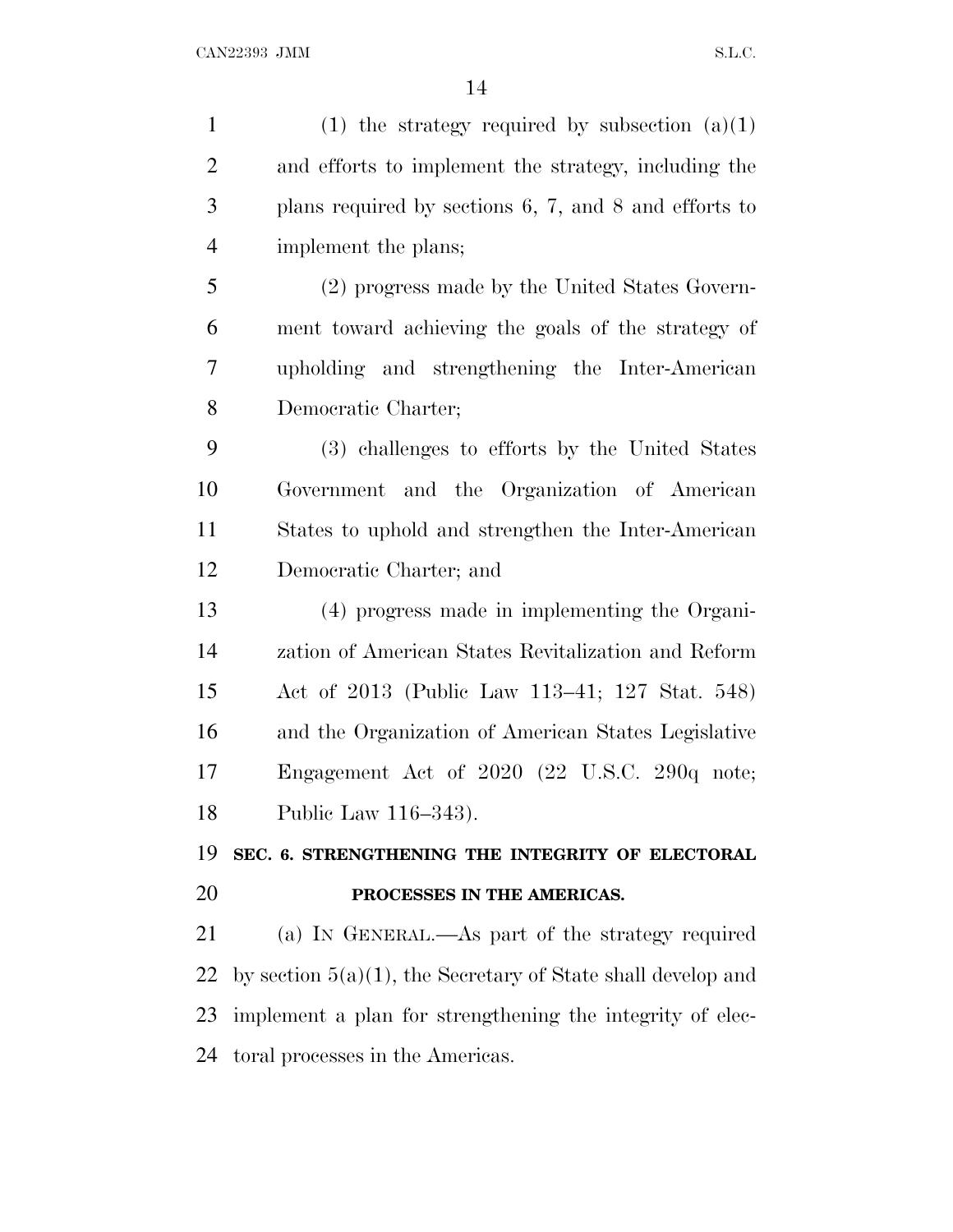(b) ELEMENTS.—The plan required by subsection (a) shall include—

 (1) an assessment of emerging challenges and risks to democratic elections in the Americas, includ- ing the unique threats posed by digital election in-terference; and

 (2) initiatives, in coordination with the Organi- zation of American States and member states of the Organization of American States—

 (A) to ensure the integrity of elections, preserve the credibility and objectivity of elec- toral observation missions of the Organization of American States, and strengthen the tech- nical capacity of those missions to investigate electoral irregularities in electoral processes; and

 (B) to improve election observation meth- odologies of the Organization of American States and strengthen the training provided to electoral observation missions of the Organiza- tion of American States to effectively monitor, report, and address the emerging threat of dig-ital election interference.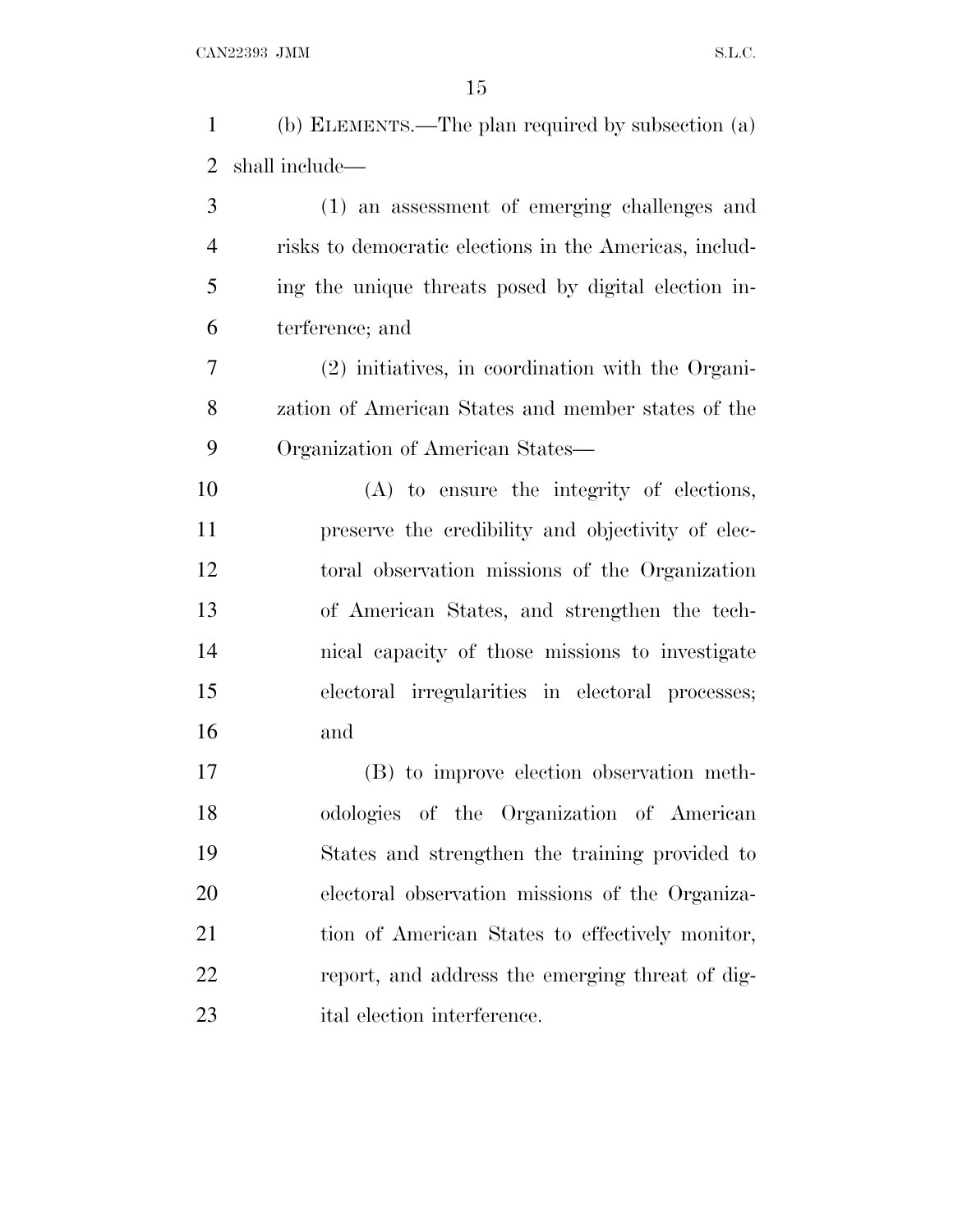# **SEC. 7. COUNTERING DISINFORMATION AND MISINFORMA-TION IN THE AMERICAS.**

 (a) SENSE OF CONGRESS.—It is the sense of Con-gress that Congress supports—

 (1) efforts by the Secretary General of the Or- ganization of American States to strengthen public interest media on traditional and digital media plat- forms, promote investigative journalism, fortify the integrity of media environments, and counter disinformation and misinformation across the Amer-icas; and

 (2) plans by the Secretary General of the Orga- nization of American States to announce the cre- ation of the Center for Media Integrity of the Amer-icas at the Ninth Summit of the Americas.

 (b) I<sup>N</sup> GENERAL.—As part of the strategy required by section 5(a)(1), the Secretary of State shall develop and implement a plan for countering the spread and amplifi- cation of disinformation and misinformation in the Amer- icas and strengthening vulnerable information environ-ments.

 (c) ELEMENTS.—The plan required by subsection (b) shall include—

(1) an assessment of—

 (A) the nature and prevalence of disinformation and misinformation activities in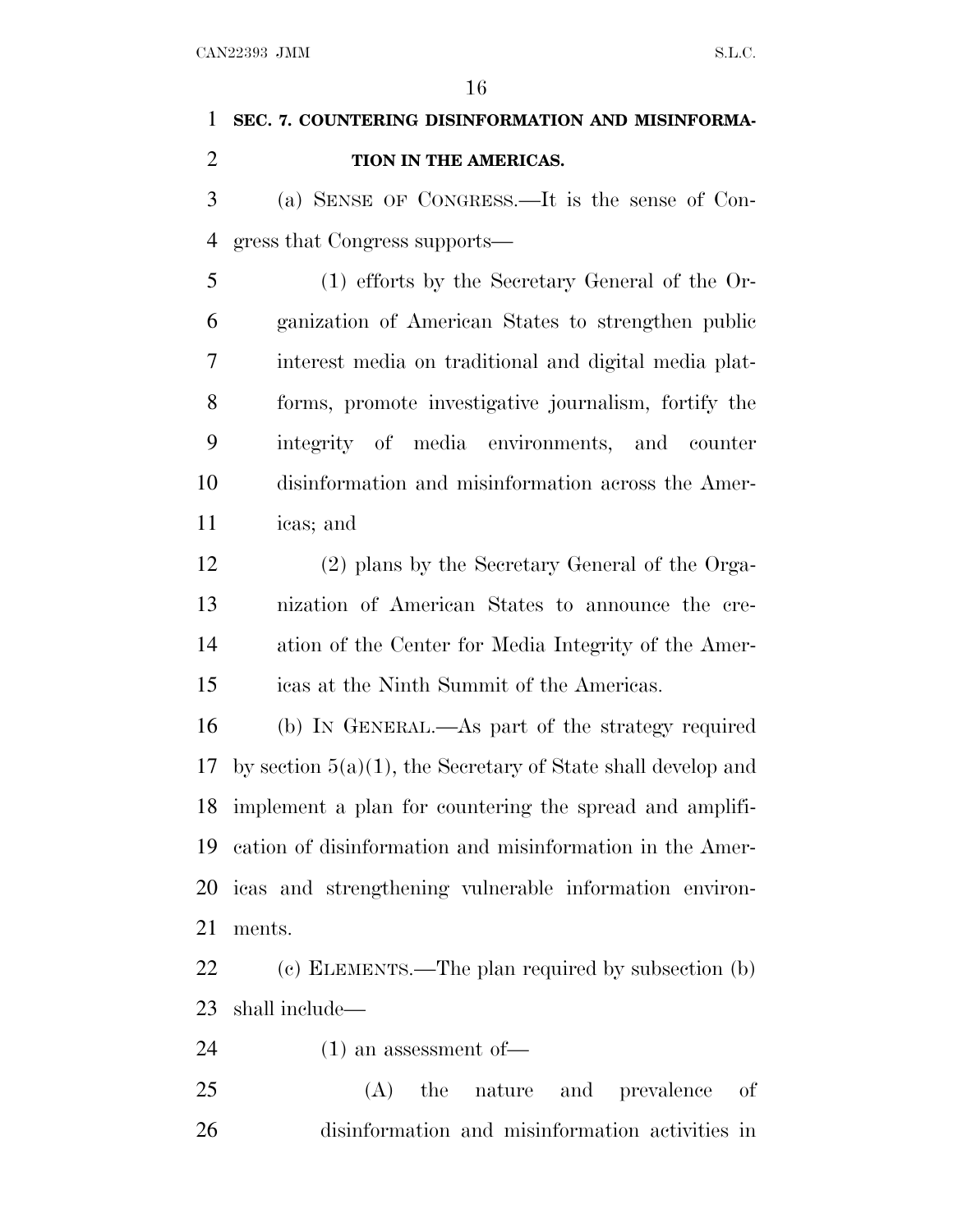| $\mathbf{1}$   | traditional, digital, and social media in the         |
|----------------|-------------------------------------------------------|
| $\overline{2}$ | Americas, including—                                  |
| 3              | (i) the major intra-regional and extra-               |
| $\overline{4}$ | regional actors involved in spreading or              |
| 5              | amplifying disinformation and misinforma-             |
| 6              | tion;                                                 |
| $\overline{7}$ | (ii) the tactics those actors use;                    |
| 8              | (iii) the major narratives those actors               |
| 9              | disseminate; and                                      |
| 10             | (iv) the extent to which the activities               |
| 11             | involve or are being coordinated by state             |
| 12             | entities or government officials;                     |
| 13             | (B) the vulnerability of information envi-            |
| 14             | ronments within the Americas;                         |
| 15             | (C) which countries are most targeted by              |
| 16             | campaigns to spread and amplify disinformation        |
| 17             | and misinformation and the effectiveness of           |
| 18             | those campaigns; and                                  |
| 19             | (D) the nature and magnitude of the                   |
| 20             | threats posed by disinformation and misin-            |
| 21             | formation activities to democratic governance,        |
| 22             | human rights, and other United States inter-          |
| 23             | ests; and                                             |
| 24             | (2) efforts, including the multilateral diplomacy     |
| 25             | described in subsection (d), in coordination with the |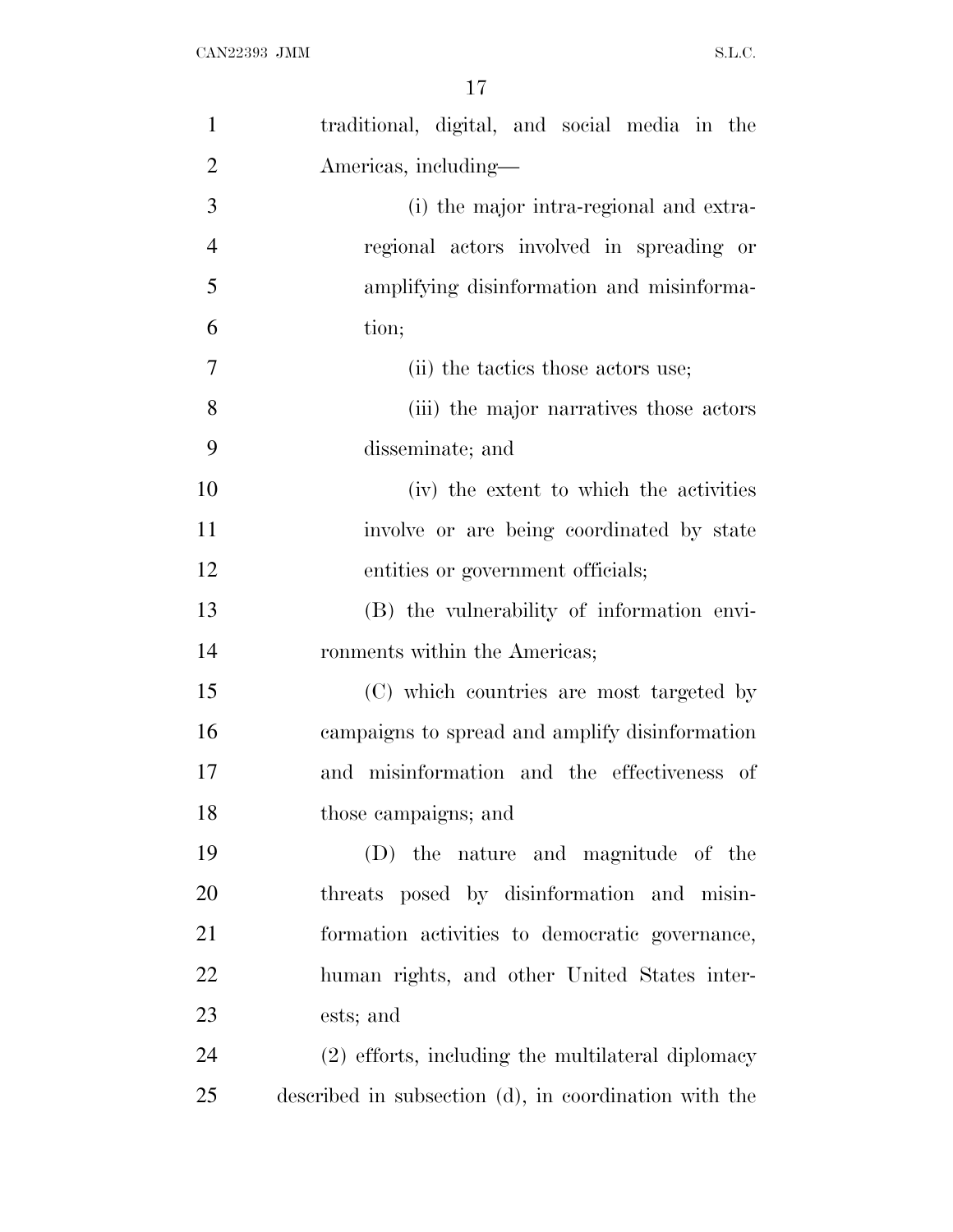$\begin{minipage}{0.9\linewidth} \textbf{CAN} 22393 \textbf{ JMM} \end{minipage}$ 

| $\mathbf{1}$   | Organization of American States and member states |
|----------------|---------------------------------------------------|
| $\overline{2}$ | of the Organization of American States—           |
| 3              | (A) to monitor and share information              |
| $\overline{4}$ | about disinformation and misinformation activi-   |
| 5              | ties and the effects of those activities;         |
| 6              | (B) to convene regional summits, forums,          |
| $\overline{7}$ | and multi-stakeholder initiatives with engage-    |
| 8              | ment from governments, technology companies,      |
| 9              | media organizations, academia, and civil society  |
| 10             | groups to address the challenges posed by         |
| 11             | disinformation and misinformation and other       |
| 12             | related issues, including data privacy, shared    |
| 13             | cybersecurity standards, and platform inter-      |
| 14             | operability;                                      |
| 15             | (C) to develop a regional code of best prac-      |
| 16             | tices and other joint solutions to address        |
| 17             | disinformation and misinformation, including      |
| 18             | rapid alert systems and agreements on other re-   |
| 19             | lated issues;                                     |
| 20             | (D) to strengthen the capacity of the Or-         |
| 21             | ganization of American States, member states      |
| 22             | of the Organization of American States, and       |
| 23             | independent media and civil society groups to     |
| 24             | counter disinformation and misinformation and     |
| 25             | address vulnerable information environments,      |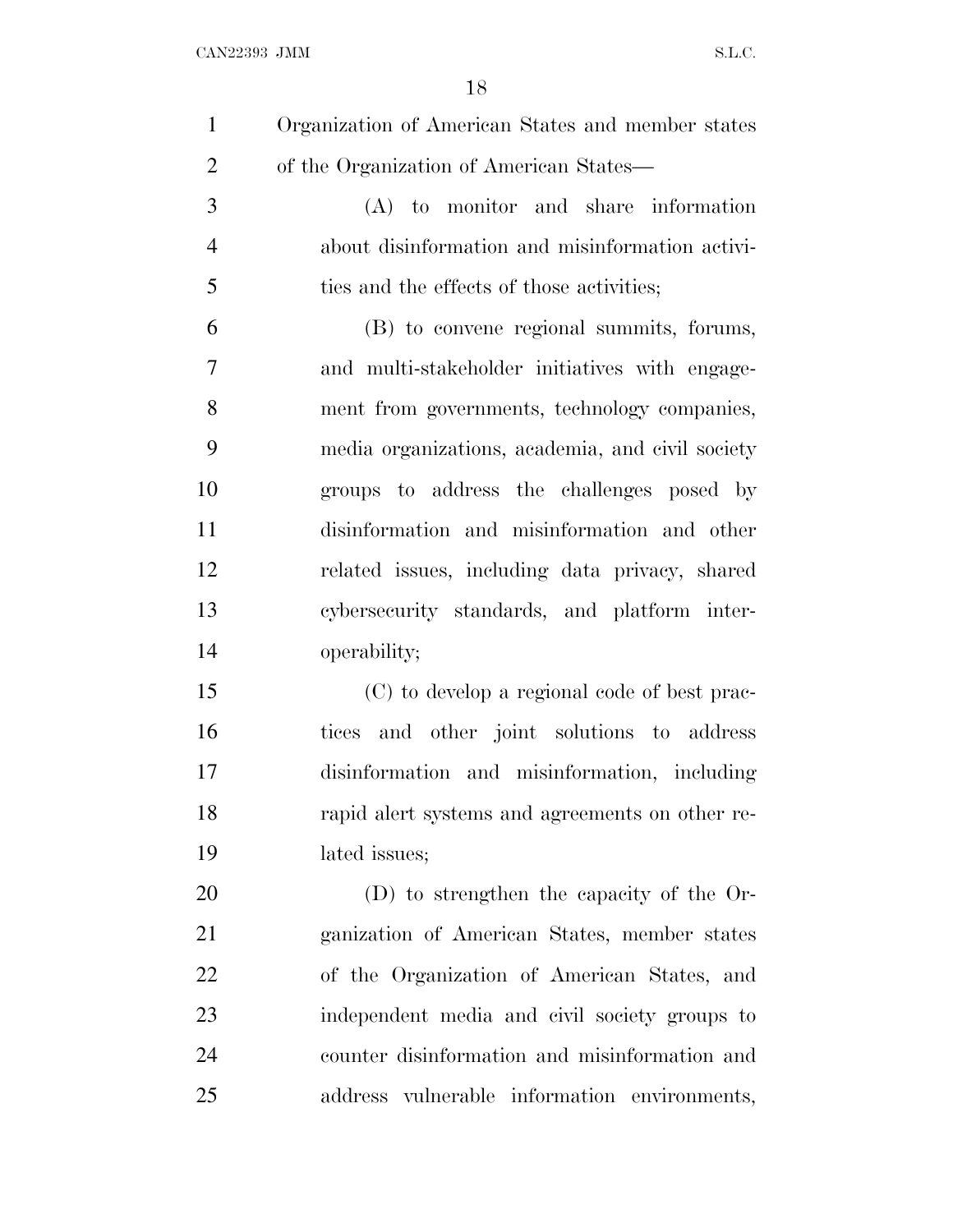| $\mathbf{1}$   | including by providing support for media and               |
|----------------|------------------------------------------------------------|
| $\overline{2}$ | digital literacy, independent journalism, and              |
| $\mathfrak{Z}$ | fact-checking initiatives; and                             |
| $\overline{4}$ | (E) to support and promote the creation of                 |
| 5              | public interest media and investigative jour-              |
| 6              | nalism to provide accurate, objective, and reli-           |
| 7              | able local news.                                           |
| 8              | (d) MULTILATERAL DIPLOMACY.—The Secretary of               |
| 9              | State, acting through the United States Permanent Rep-     |
| 10             | resentative to the Organization of American States, shall  |
| 11             | use the voice, vote, and influence of the United States—   |
| 12             | (1) to establish a working group at the Organi-            |
| 13             | zation of American States to monitor the deleterious       |
| 14             | effects that disinformation and misinformation pose        |
| 15             | to democratic governance and human rights and de-          |
| 16             | velop regional approaches to address those effects;        |
| 17             | and                                                        |
| 18             | $(2)$ to advance a resolution of the Organization          |
| 19             | of American States on condemning and countering            |
| 20             | disinformation and misinformation in the Americas.         |
| 21             | RESOURCES.—The Secretary of State, acting<br>(e)           |
| 22             | through the United States Mission to the Organization of   |
| 23             | American States, should use the voice, vote, and influence |
| 24             | of the United States to support increased attention and    |
| 25             | resources for the General Secretariat of the Organization  |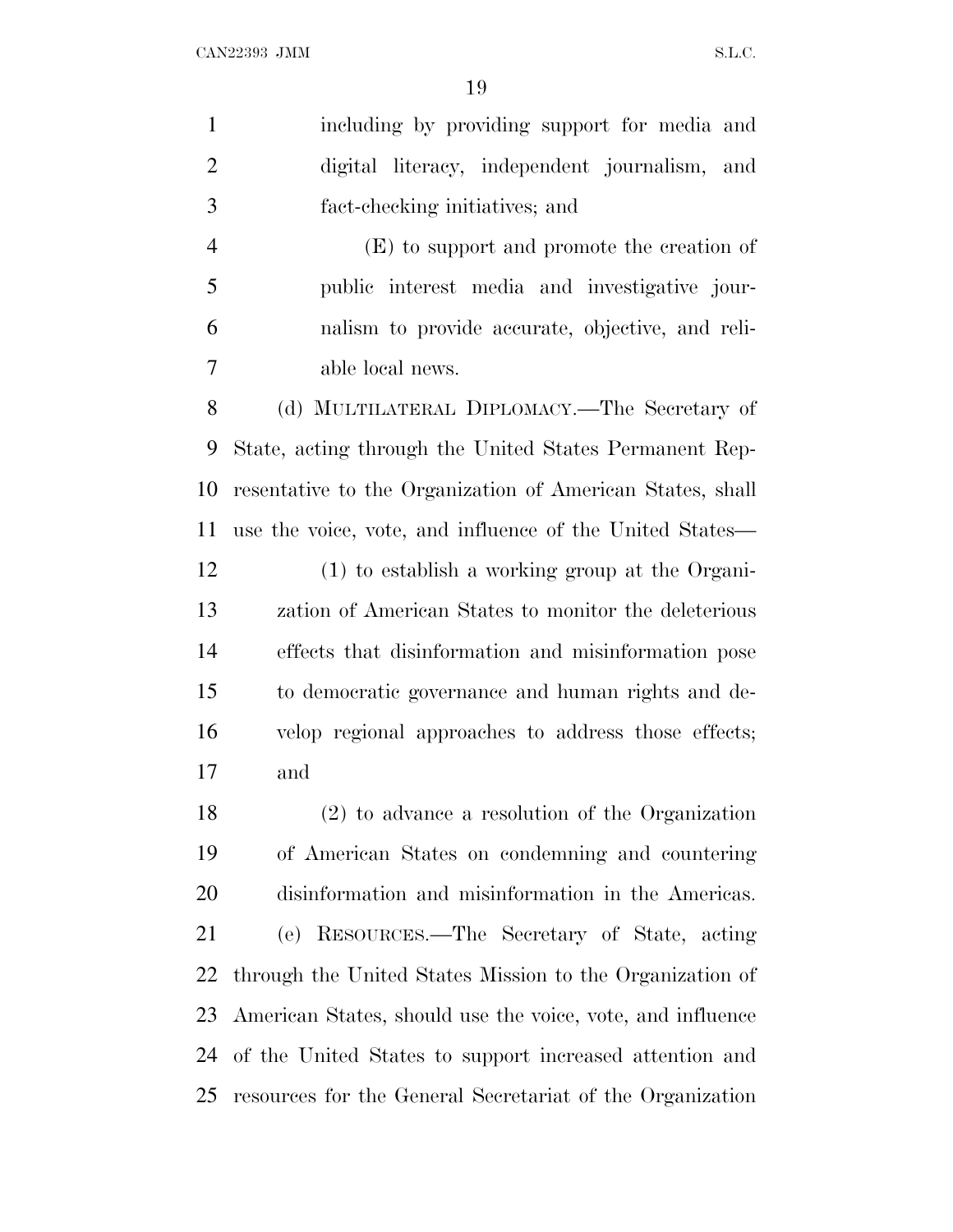of American States to develop efforts to address the threat posed by disinformation and misinformation to democratic governance and human rights, including—

 (1) by increasing the proportion of United States voluntary contributions designated for ad-dressing that threat; and

 (2) by encouraging similar efforts by other member states of the Organization of American States.

### **SEC. 8. ADDRESSING ADDITIONAL CHALLENGES TO DEMO-**

### **CRATIC GOVERNANCE IN THE AMERICAS.**

 (a) I<sup>N</sup> GENERAL.—As part of the strategy required by section 5(a)(1), the Secretary of State shall develop and implement a plan for addressing threats to democratic governance posed by—

(1) corruption and criminality; and

 (2) the malign activities of non-democratic, non-member states of the Organization of American States, including the People's Republic of China, the Russian Federation, Iran, and Cuba.

 (b) ELEMENTS.—The plan required by subsection (a) shall include—

(1) an assessment of—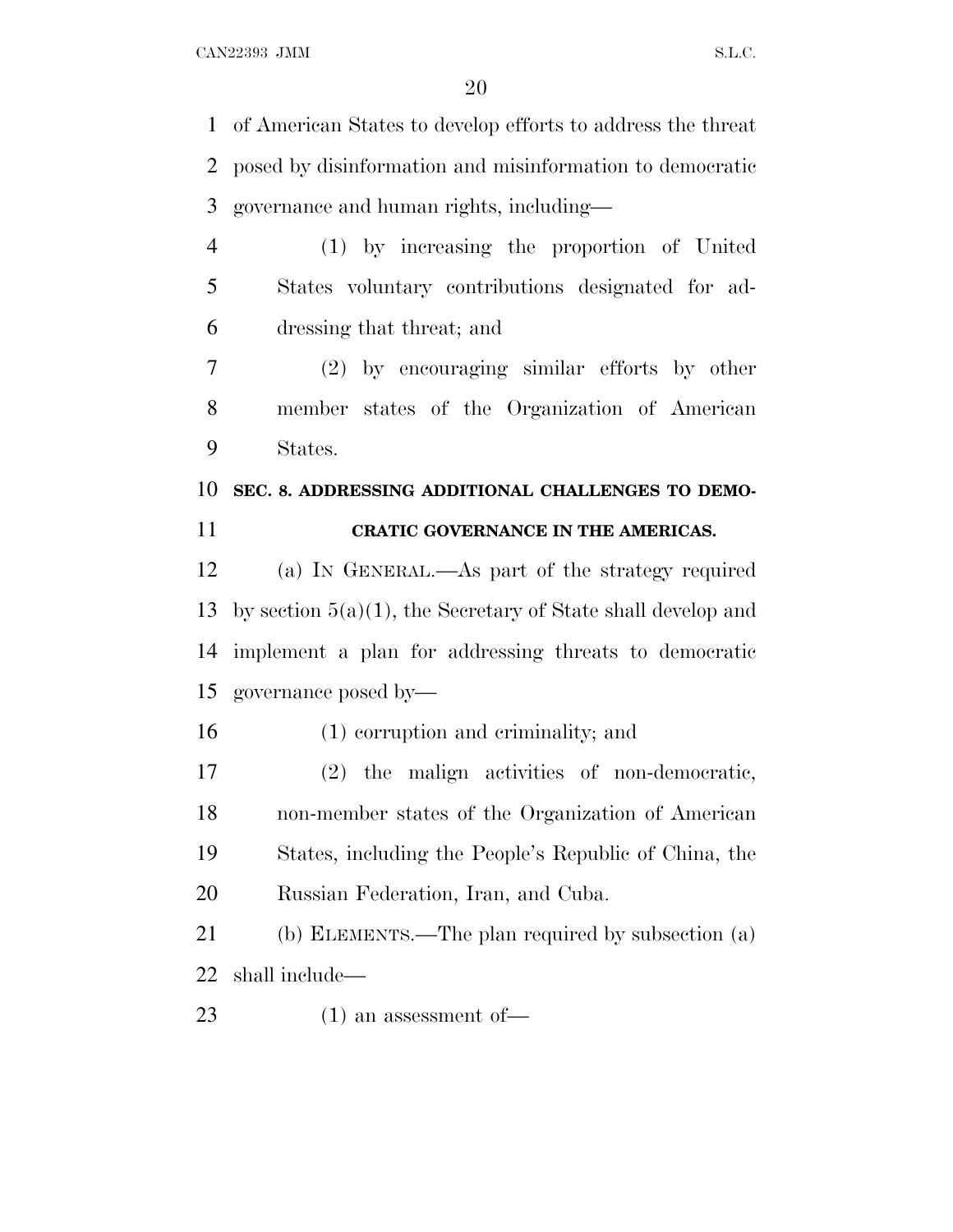| $\mathbf{1}$   | (A) the major threats from, and                   |
|----------------|---------------------------------------------------|
| $\overline{2}$ | vulnerabilities to, corruption and criminality in |
| 3              | the Americas; and                                 |
| $\overline{4}$ | (B) how the People's Republic of China            |
| 5              | and the Russian Federation have sought to ex-     |
| 6              | ploit regional multilateral institutions to ad-   |
| 7              | vance their goals and undermine democratic        |
| 8              | governance; and                                   |
| 9              | $(2)$ efforts by the Secretary of State—          |
| 10             | $(A)$ to propose and develop, in coordination     |
| 11             | with regional multilateral institutions, digital  |
| 12             | governance programs-                              |
| 13             | (i) to strengthen transparency in pub-            |
| 14             | lic administration, tax collection, and cus-      |
| 15             | toms management; and                              |
| 16             | (ii) to reduce corruption; and                    |
| 17             | (B) to use the voice, vote, and influence of      |
| 18             | the United States-                                |
| 19             | (i) to diminish the influence of the              |
| 20             | People's Republic of China and the Rus-           |
| 21             | sian Federation in regional multilateral in-      |
| 22             | stitutions and call attention to how those        |
| 23             | states undermine the principles of the            |
| 24             | Inter-American Democratic Charter; and            |